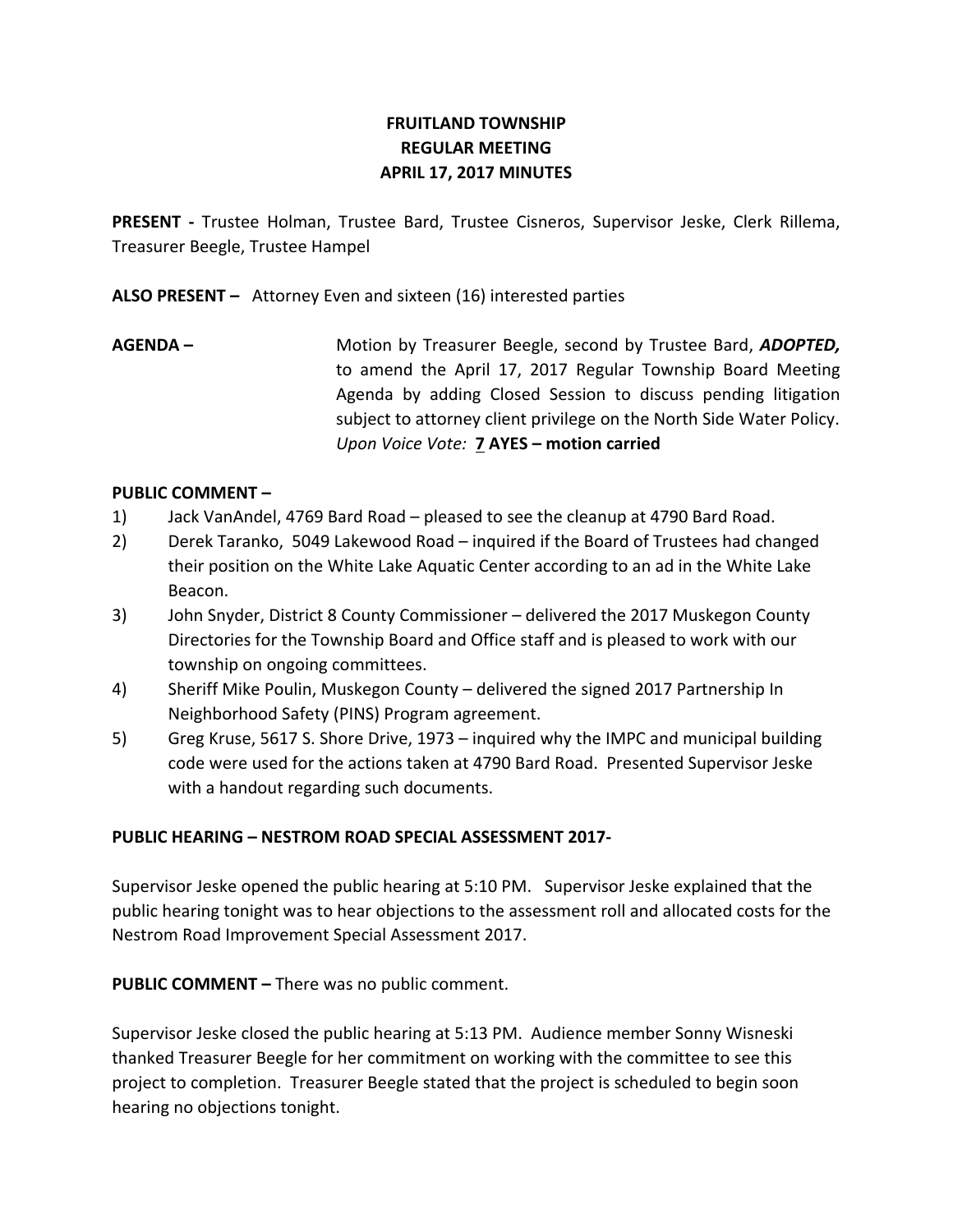# **CONSENT AGENDA –**

- March 13, 2017 Work Session, March 20, 2017 Regular Meeting and March 31, 2017 Special Minutes
- March  $1$  March 31, 2017 Revenues \$185,309.84, Fund 101 Expenditures -\$212,695.00 and Fund 145 Expenditures - \$1708.00
- Muskegon County Road Commission Annual Right of Way Permit Applications Scenic Drive Road End and Nestrom Road End
- Resolution 2017-12 Muskegon County Road Commission Performance & Indemnification to allow D&B Brine to conduct 2017 application on Fruitland Township roads

Motion by Trustee Bard, second by Trustee Holman, *ADOPTED,* to approve the Consent Agenda as presented.

*Roll Call Vote:* Trustee Bard **AYE**, Trustee Holman **AYE**, Treasurer Beegle **AYE**, Trustee Cisneros **AYE**, Trustee Hampel **AYE**, Clerk Rillema **AYE**, Supervisor Jeske **AYE**,**– motion carried**

# **OLD BUSINESS –**

1. Ecology Station Improvements –

Motion by Supervisor Jeske, second by Trustee Cisneros, *ADOPTED,* to contract with A-1 Excavating at the Ecology Station to smooth and fill potholes and excavate the area behind the recycling bins in order to push them back for better flow of traffic at a cost not to exceed \$1500.00.

*Roll Call Vote:* Supervisor Jeske **AYE**, Trustee Cisneros **AYE**, Trustee Bard **AYE**, Trustee Holman **AYE**, Clerk Rillema **AYE**, Treasurer Beegle **AYE**, Trustee Hampel **AYE – motion carried**

The traffic flow pattern, signage, pricing and any additional improvements at the Ecology Station will be discussed at the May work session.

### **NEW BUSINESS –**

1. Proposed Ordinance Amendments requested by Planning Commission –

- Article I, Title and Purpose Section 1.02 Purpose J *NO CHANGES*
- Article II, Definitions *NO CHANGES*
	- $\circ$  Section 2.05 Dwelling Unit
	- o Section 2.22 Insert Wall
- **•** Article III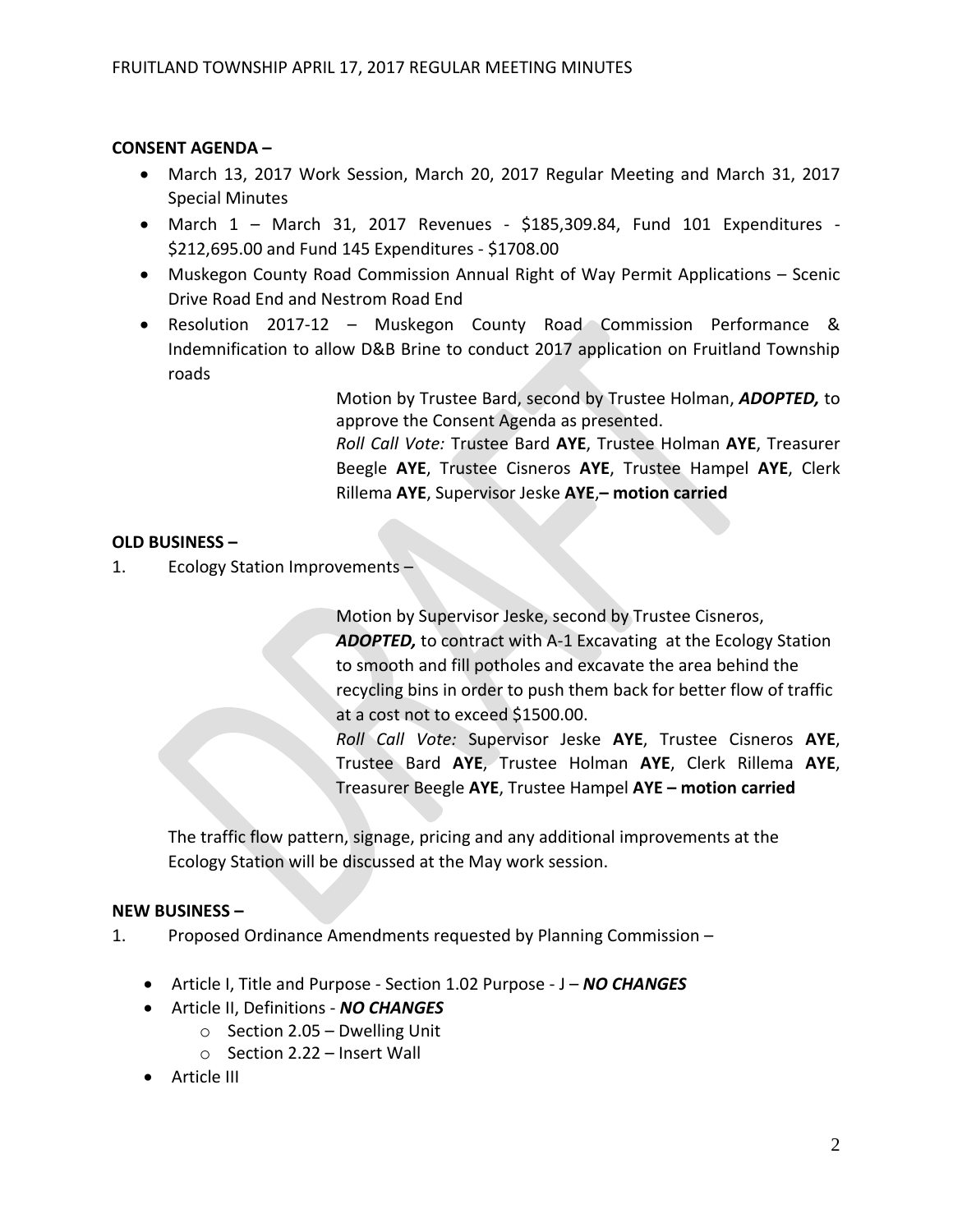- o General Provisions, Section 3.08, Accessory Buildings and Uses D *REJECTED LANGUAGE*
- o General Provisions, Section 3.11, Fences, Walls, Hedges, Berms & Screens A *REJECTED ITEM #5 FOR DEFINTION CLARITY*
- Remove Section 6.04a, Article VI a., Lake Michigan Shoreline District, Site Development Standards – Number 7 with accompanying diagram - *NO CHANGES*
- Remove Section 8.02a, Article VIIIa, #3 under Site Development Standards with accompanying diagram - *NO CHANGES*
- Remove Section 8.02b, Article VIIIb, #2 under Limitations on Construction with accompanying diagram - *NO CHANGES*

Motion by Trustee Cisneros, second by Clerk Rillema, *ADOPTED,*  to send back the recommendations to the ordinance amendments to the Planning Commission with recommended language amendments to Article III General Provisions, Section 3.08, Accessory Buildings and Uses – D and Section 3.22 Fences, Walls, Hedges, Berms & Screens - A. *Roll Call Vote:* Trustee Cisneros **AYE**, Clerk Rillema **AYE**, Trustee Holman **AYE**, Trustee Bard **AYE**, Trustee Hampel **AYE**, Treasurer Beegle **AYE**, Supervisor Jeske **AYE – motion carried**

**ANNOUNCEMENTS/COMMUNICATIONS –** Supervisor Jeske shared the March 2017 Statistics for the PINS program from Sheriff Poulin. There were 23 property checks, 82 calls for service, 11 traffic stops, 23 reports and 1 traffic crash for the month. The property at 4790 Bard Road has been cleaned. Ninety-three (93) tires were found that requires a ratification of authorization to remove by Press's at a cost to not exceed \$1000.00 which is an additional amount of the original quote.

Motion by Clerk Rillema, second by Trustee Cisneros,

*ADOPTED,* to ratify the authorization of Press's to remove the ninety-three (93) tires from 4790 Bard Road at a cost not to exceed \$1000.00.

*Roll Call Vote:* Trustee Bard **AYE**, Trustee Holman **AYE**, Treasurer Beegle **AYE**, Trustee Cisneros **AYE**, Trustee Hampel **AYE**, Clerk Rillema **AYE**, Supervisor Jeske **AYE – motion carried**

Supervisor Jeske stated that the action the Board took in February to not send a resolution of support for the White Lake Aquatic Center has not changed as inquired about during public comment. Clerk Rillema invited all in attendance to attend the public meeting here at the township hall this Wednesday, April 19<sup>th</sup> on the Duck Creek Natural Area to hear the initial proposal of the steering committee for the land, reveal the survey results and respond to